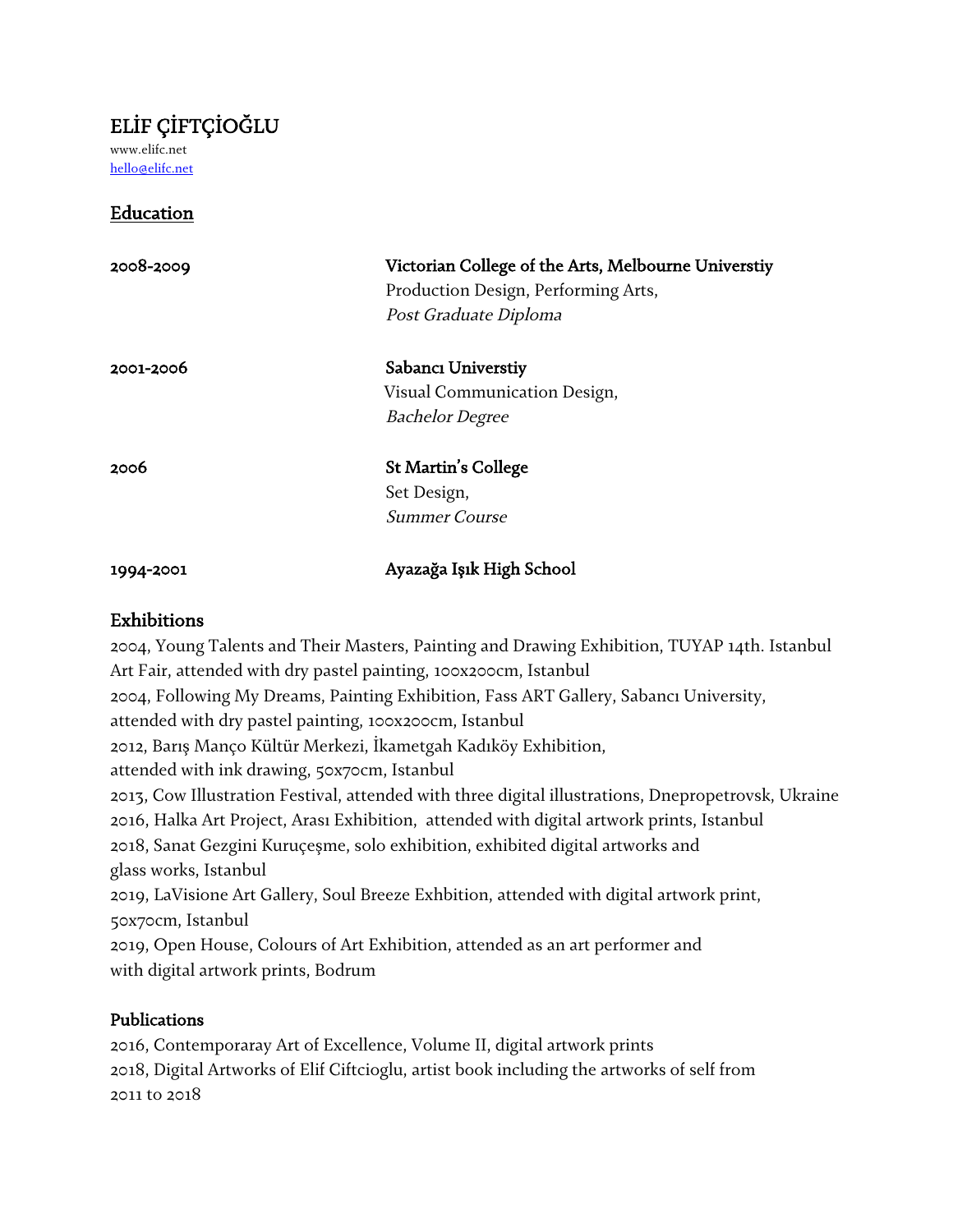# Experience

| October-2018       | IKSV-4 <sup>th</sup> Istanbul Design Biennial               |
|--------------------|-------------------------------------------------------------|
|                    | Member of the Graphic Design Team                           |
|                    | Designer of more than 100 labels for artist works,          |
|                    | Designer of approximately 220x200cm fabric prints for       |
|                    | Venue entrances, designing letter cut-texts for venue walls |
|                    | (following the corporate identity guide)                    |
| September – $2017$ | IKSV-15 <sup>th</sup> Istanbul Biennial                     |
|                    | Art director assistant of                                   |
|                    | IKSV-15 <sup>th</sup> Istanbul Biennial,                    |
|                    | Exhibition Book and Story Book                              |
|                    | Curated by Elmgreen & Dragset,                              |
|                    | Art directed by Rupert Smyth.                               |
|                    | Assistant designer of Biennial Brochure                     |
|                    | <b>Illustrator</b> of floor plans of the venues.            |
|                    | Designer of labels for more than 100 artist works,          |
|                    | Out of laser prints on plexyglass - organizing the          |
|                    | printing office (following the corporate identity guide).   |
| 2017               | Corporate Designer at Enta,                                 |
|                    | <b>Industrial Designers Association</b>                     |
| April, 2013-2017   | Tetrazon Museum Exhibition Video Production,                |
|                    | Beşiktaş JK Museum, Istanbul                                |
|                    | <b>Manager of Digital Designs</b>                           |
|                    | Responsible from coordination and design of all digital     |
|                    | applications, videos and sounds and digital signage in the  |
|                    | museum. Coordinated and managed the digital agencies;       |
|                    | FikirbazZenger, Ouchhh, Filika, Eren Öztekin,               |
|                    | BySound and DünyaProje.                                     |
|                    | Beşiktaş JK Museum, Istanbul                                |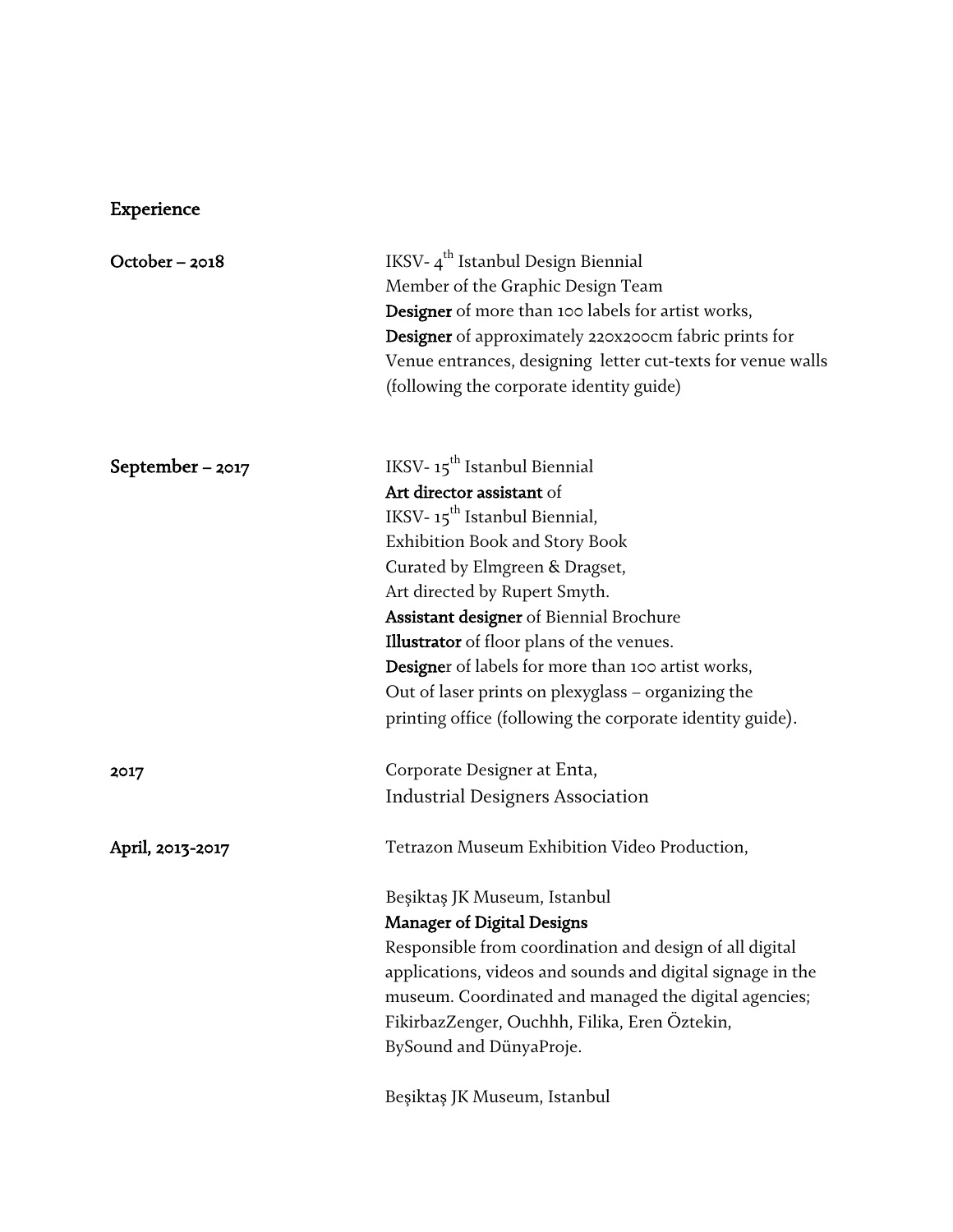Designer of the children boards, games and children area Including 3D and 2D designs

#### Diyarbakır City Museum, Diyarbakır Visual Communication Designer

Designer of signage designs including metal and wood works, information board designs, corporate icon designs, maps, and all the graphic designs

Manager of the production process of graphical works Manager of the installation process of graphical works

Kayseri Museum of Seljuk Civilization, Kayseri Visual Communication Designer

Designer of signage designs including metal and wood works, information board designs, corporate icon designs and all the graphic designs

Manager of the production process of graphical works Manager of the installation process of graphical works

Trade in Anatolia; Scale Weights and Weighing Instruments" Exhibition, Kayseri

#### Visual Communication Designer

Designer of signage designs including metal and wood works, information board designs, corporate icon designs and all the graphic designs

Atatürk Children Museum, Yalova

Designer of outdoor and indoor signage designs including floor graphics, information board designs, corporate icon designs and all the graphic designs in the museum Designer of an outdoor playground Manager of the production process of graphical works Manager of the installation process of graphical works

Sait Faik Abasiyanik Museum, Bozcaada **Designer** of outdoor and indoor signage designs including floor graphics, information board designs, corporate icon designs and all the graphic designs in the museum

Isbank Museum, Istanbul